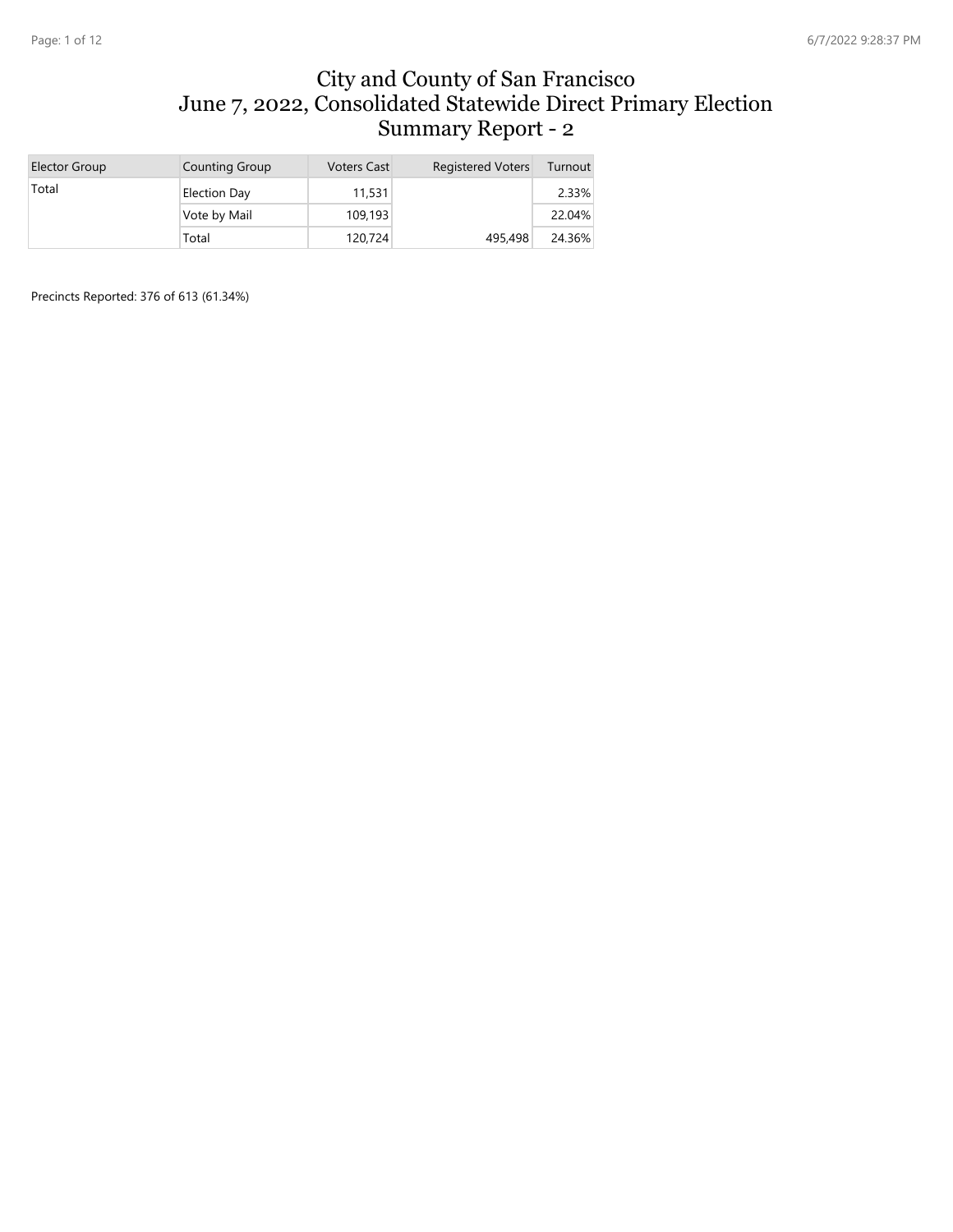## **GOVERNOR**

|                                  |                 | Total   |        |
|----------------------------------|-----------------|---------|--------|
| Undervotes                       |                 | 4,356   |        |
| Overvotes                        |                 | 566     |        |
| Candidate                        |                 | Total   |        |
| GAVIN NEWSOM                     |                 | 87,931  | 75.93% |
| <b>BRIAN DAHLE</b>               |                 | 7,766   | 6.71%  |
| MICHAEL SHELLENBERGER            |                 | 4,995   | 4.31%  |
| LUIS JAVIER RODRIGUEZ            |                 | 4,204   | 3.63%  |
| ROBERT C. NEWMAN II              |                 | 1,393   | 1.20%  |
| RONALD A. ANDERSON               |                 | 1,368   | 1.18%  |
| <b>SHAWN COLLINS</b>             |                 | 1,209   | 1.04%  |
| JENNY RAE LE ROUX                |                 | 948     | 0.82%  |
| <b>JOEL VENTRESCA</b>            |                 | 854     | 0.74%  |
| ANTHONY TRIMINO                  |                 | 801     | 0.69%  |
| MAJOR WILLIAMS                   |                 | 674     | 0.58%  |
| REINETTE SENUM                   |                 | 625     | 0.54%  |
| DAVID LOZANO                     |                 | 480     | 0.41%  |
| <b>HEATHER COLLINS</b>           |                 | 428     | 0.37%  |
| LEO S. ZACKY                     |                 | 365     | 0.32%  |
| DANIEL R. MERCURI                |                 | 261     | 0.23%  |
| WOODROW "WOODY"<br>SANDERS III   |                 | 235     | 0.20%  |
| <b>FREDERIC C. SCHULTZ</b>       |                 | 199     | 0.17%  |
| CRISTIAN RAUL MORALES            |                 | 184     | 0.16%  |
| JAMES G. HANINK                  |                 | 168     | 0.15%  |
| ARMANDO "MANDO"<br>PEREZ-SERRATO |                 | 165     | 0.14%  |
| <b>RON JONES</b>                 |                 | 149     | 0.13%  |
| LONNIE SORTOR                    |                 | 137     | 0.12%  |
| <b>ANTHONY "TONY" FANARA</b>     |                 | 132     | 0.11%  |
| <b>BRADLEY ZINK</b>              |                 | 67      | 0.06%  |
| <b>SERGE FIANKAN</b>             |                 | 63      | 0.05%  |
| Write-in                         |                 | 47      | 0.04%  |
| Total Votes                      |                 | 115,802 |        |
|                                  |                 | Total   |        |
| JEFF SCOTT                       | WRITE-IN        | 1       | 0.00%  |
| <b>GURINDER BHANGOO</b>          | <b>WRITE-IN</b> | 0       | 0.00%  |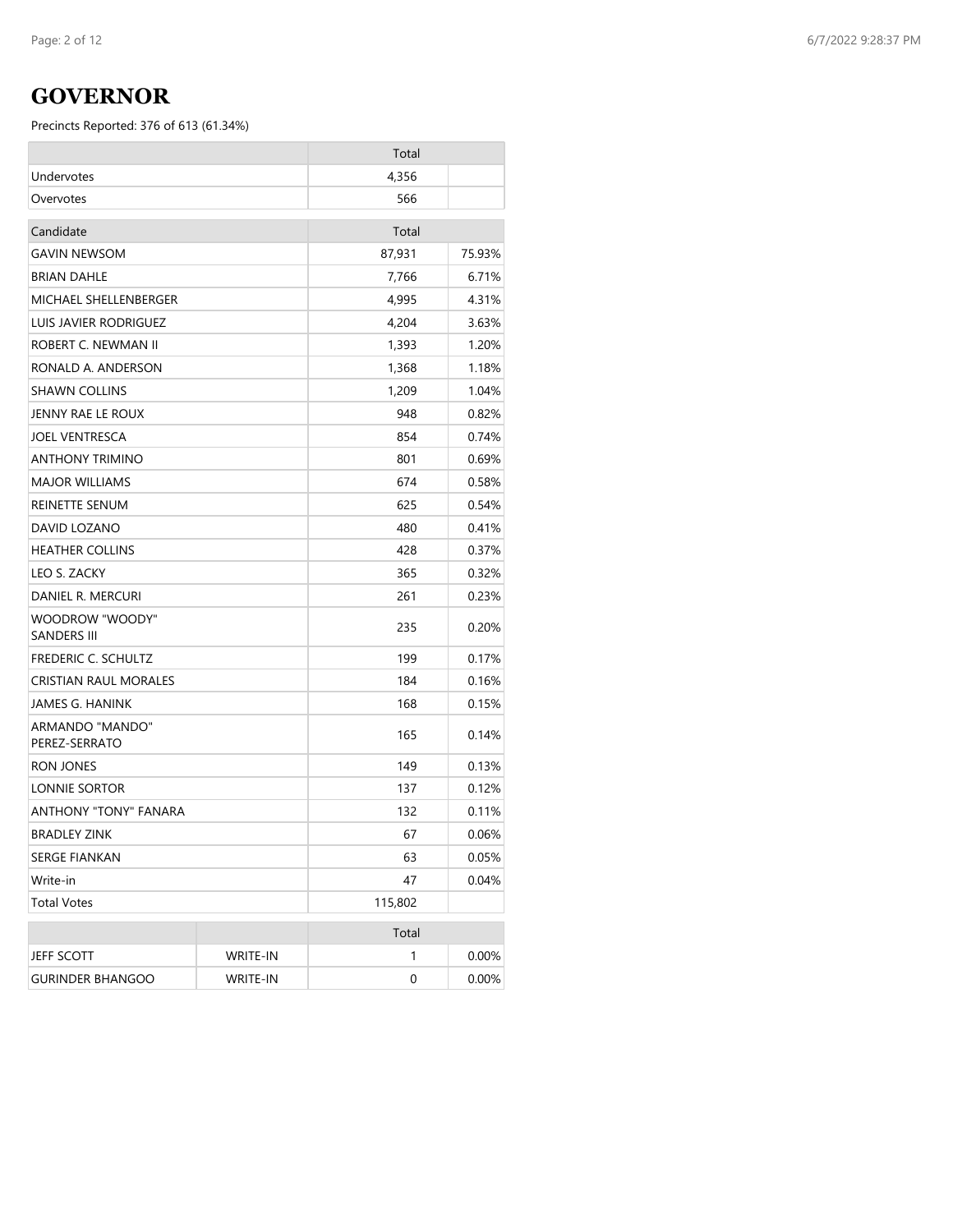# **LIEUTENANT GOVERNOR**

Precincts Reported: 376 of 613 (61.34%)

|                                               |                 | Total   |        |
|-----------------------------------------------|-----------------|---------|--------|
| Undervotes                                    |                 | 10,549  |        |
| Overvotes                                     |                 | 139     |        |
| Candidate                                     |                 | Total   |        |
| ELENI KOUNALAKIS                              |                 | 77,694  | 70.61% |
| ANGELA E. UNDERWOOD<br><b>JACOBS</b>          |                 | 8,161   | 7.42%  |
| <b>DAVID FENNELL</b>                          |                 | 7,816   | 7.10%  |
| <b>MOHAMMAD ARIF</b>                          |                 | 6,701   | 6.09%  |
| <b>CLINT W. SAUNDERS</b>                      |                 | 3,175   | 2.89%  |
| <b>WILLIAM CAVETT "SKEE"</b><br><b>SAACKE</b> |                 | 3,024   | 2.75%  |
| JEFFREY HIGHBEAR<br><b>MORGAN</b>             |                 | 2,279   | 2.07%  |
| <b>DAVID HILLBERG</b>                         |                 | 1,185   | 1.08%  |
| Write-in                                      |                 | 38      | 0.03%  |
| <b>Total Votes</b>                            |                 | 110,036 |        |
|                                               |                 | Total   |        |
| <b>JAMES ORLANDO OGLE</b>                     | <b>WRITE-IN</b> | 1       | 0.00%  |

# **SECRETARY OF STATE**

|                         |                 | Total   |        |
|-------------------------|-----------------|---------|--------|
| Undervotes              |                 | 11,798  |        |
| Overvotes               |                 | 75      |        |
| Candidate               |                 | Total   |        |
| SHIRLEY N. WEBER        |                 | 85,024  | 78.11% |
| <b>ROB BERNOSKY</b>     |                 | 11,729  | 10.78% |
| RACHEL HAMM             |                 | 4,167   | 3.83%  |
| <b>GARY N. BLENNER</b>  |                 | 3,410   | 3.13%  |
| RAUL RODRIGUEZ JR.      |                 | 1,857   | 1.71%  |
| <b>JAMES "JW" PAINE</b> |                 | 1,483   | 1.36%  |
| MATTHEW D. CINQUANTA    |                 | 1,180   | 1.08%  |
| Write-in                |                 | 42      | 0.04%  |
| <b>Total Votes</b>      |                 | 108,851 |        |
|                         |                 | Total   |        |
| DESMOND A SILVEIRA      | <b>WRITE-IN</b> | 1       | 0.00%  |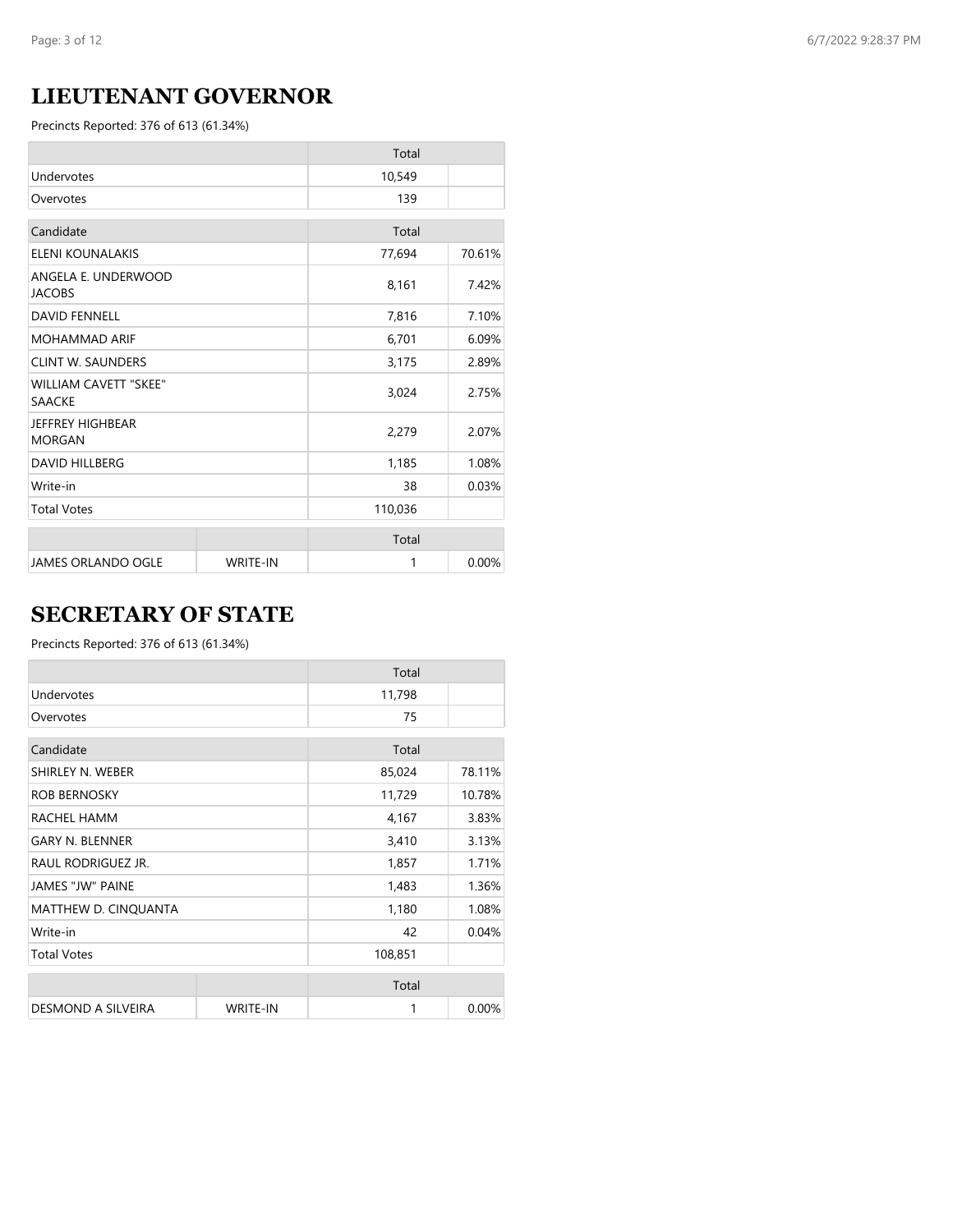# **CONTROLLER**

Precincts Reported: 376 of 613 (61.34%)

|                       | Total   |        |
|-----------------------|---------|--------|
| Undervotes            | 11,048  |        |
| Overvotes             | 152     |        |
| Candidate             | Total   |        |
| <b>MALIA M. COHEN</b> | 39,583  | 36.14% |
| <b>LANHEE CHEN</b>    | 19,274  | 17.60% |
| YVONNE YIU            | 18,618  | 17.00% |
| <b>RON GALPERIN</b>   | 18,156  | 16.58% |
| <b>STEVE GLAZER</b>   | 9,695   | 8.85%  |
| <b>LAURA WELLS</b>    | 4,198   | 3.83%  |
| Write-in              | 44      | 0.04%  |
| <b>Total Votes</b>    | 109,524 |        |

### **TREASURER**

Precincts Reported: 376 of 613 (61.34%)

|                      | Total   |        |
|----------------------|---------|--------|
| Undervotes           | 11,972  |        |
| Overvotes            | 91      |        |
| Candidate            | Total   |        |
| <b>FIONA MA</b>      | 81,024  | 74.57% |
| JACK M. GUERRERO     | 10,876  | 10.01% |
| ANDREW DO            | 8,896   | 8.19%  |
| <b>MEGHANN ADAMS</b> | 7,865   | 7.24%  |
| Write-in             | 58      | 0.05%  |
| <b>Total Votes</b>   | 108,661 |        |

# **ATTORNEY GENERAL**

|                            | Total   |        |
|----------------------------|---------|--------|
| Undervotes                 | 10,800  |        |
| Overvotes                  | 84      |        |
| Candidate                  | Total   |        |
| ROB BONTA                  | 81,313  | 74.03% |
| NATHAN HOCHMAN             | 9,877   | 8.99%  |
| <b>ERIC EARLY</b>          | 8,152   | 7.42%  |
| <b>ANNE MARIE SCHUBERT</b> | 7,485   | 6.81%  |
| DAN KAPELOVITZ             | 3,013   | 2.74%  |
| Write-in                   | 30      | 0.03%  |
| <b>Total Votes</b>         | 109,840 |        |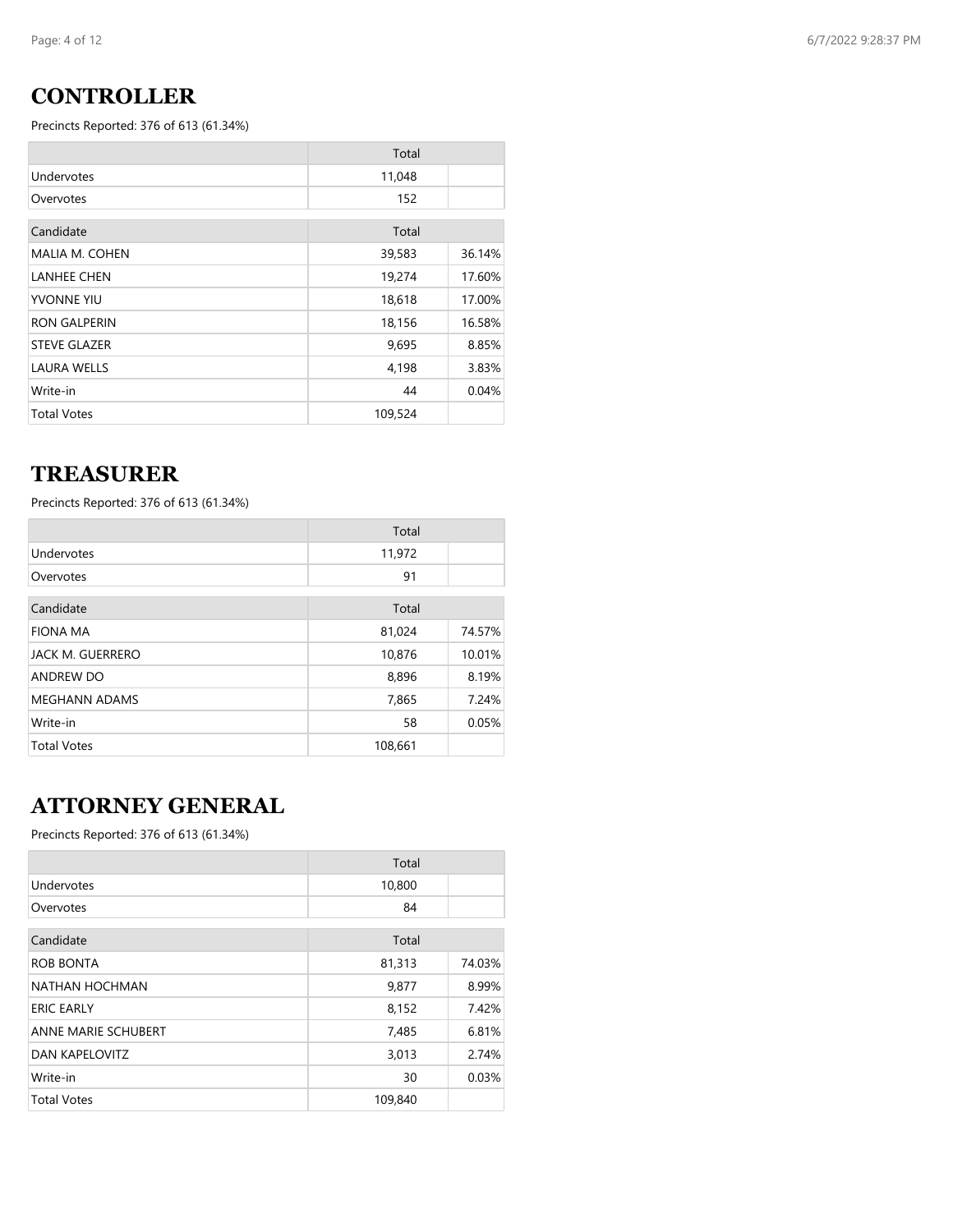# **INSURANCE COMMISSIONER**

Precincts Reported: 376 of 613 (61.34%)

|                            | Total   |        |
|----------------------------|---------|--------|
| Undervotes                 | 14,579  |        |
| Overvotes                  | 141     |        |
| Candidate                  | Total   |        |
| RICARDO LARA               | 49,100  | 46.32% |
| <b>MARC LEVINE</b>         | 24,154  | 22.79% |
| <b>GREG CONLON</b>         | 8,168   | 7.71%  |
| ROBERT HOWELL              | 8,054   | 7.60%  |
| <b>NATHALIE HRIZI</b>      | 7,794   | 7.35%  |
| <b>VINSON EUGENE ALLEN</b> | 2,455   | 2.32%  |
| JASPER "JAY" JACKSON       | 2,438   | 2.30%  |
| <b>VERONIKA FIMBRES</b>    | 2,319   | 2.19%  |
| ROBERT J. MOLNAR           | 1,522   | 1.44%  |
| Write-in                   | 48      | 0.05%  |
| <b>Total Votes</b>         | 106,004 |        |

# **BOARD OF EQUALIZATION**

|                            | Total   |        |
|----------------------------|---------|--------|
| Undervotes                 | 18,437  |        |
| Overvotes                  | 107     |        |
| Candidate                  | Total   |        |
| SALLY J. LIEBER            | 45,803  | 44.83% |
| <b>MICHELA ALIOTO-PIER</b> | 38,315  | 37.50% |
| PETER COE VERBICA          | 18,062  | 17.68% |
| Write-in                   | 94      | 0.09%  |
| <b>Total Votes</b>         | 102,180 |        |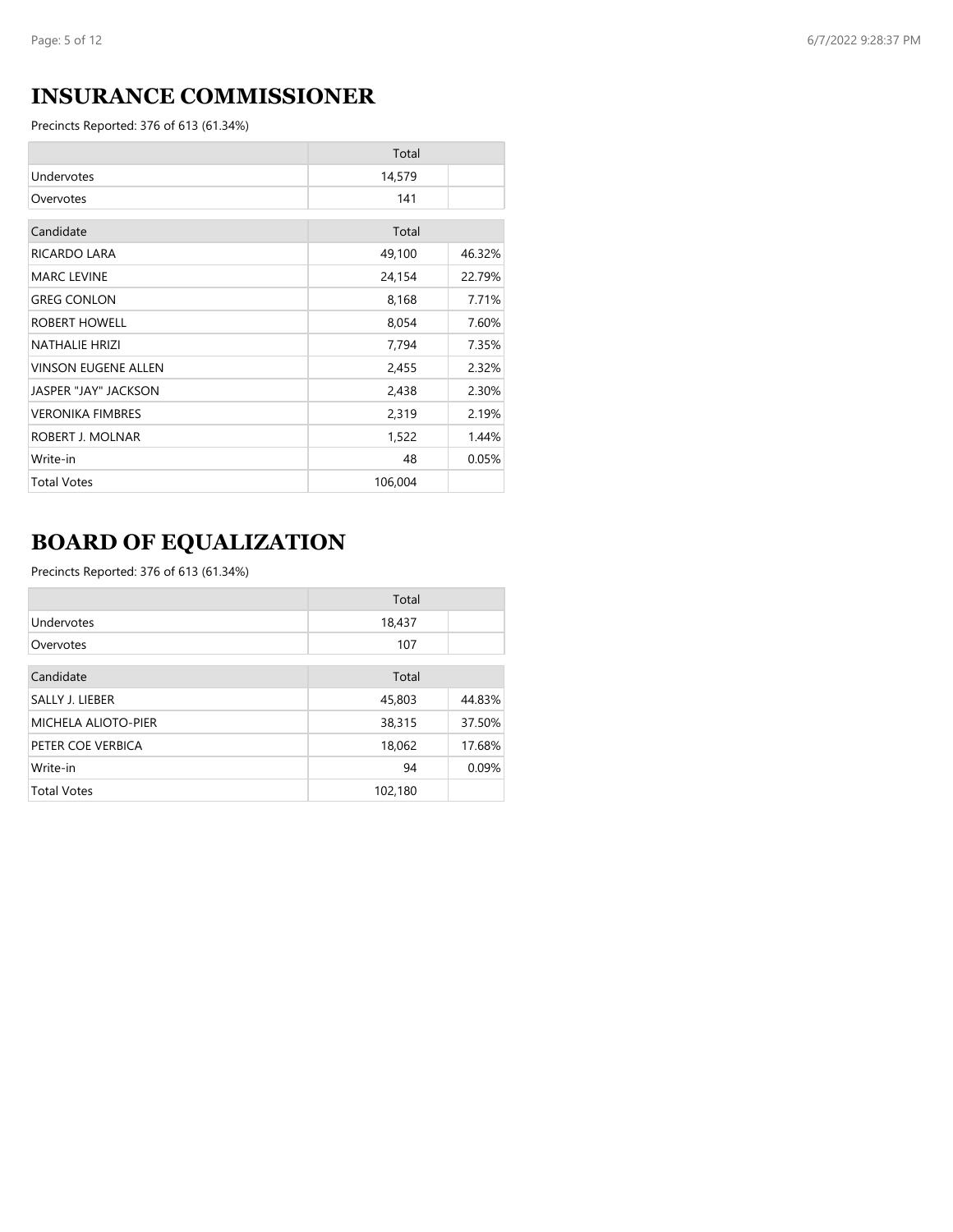# **UNITED STATES SENATOR**

|                          |                 | Total   |        |
|--------------------------|-----------------|---------|--------|
| Undervotes               |                 | 8,464   |        |
| Overvotes                |                 | 1,404   |        |
| Candidate                |                 | Total   |        |
| <b>ALEX PADILLA</b>      |                 | 83,571  | 75.45% |
| <b>MARK P. MEUSER</b>    |                 | 7,958   | 7.18%  |
| <b>CORDIE WILLIAMS</b>   |                 | 3,266   | 2.95%  |
| <b>CHUCK SMITH</b>       |                 | 1,782   | 1.61%  |
| <b>JON ELIST</b>         |                 | 1,707   | 1.54%  |
| <b>JAMES P. BRADLEY</b>  |                 | 1,505   | 1.36%  |
| JOHN THOMPSON PARKER     |                 | 1,461   | 1.32%  |
| DAN O'DOWD               |                 | 1,355   | 1.22%  |
| SARAH SUN LIEW           |                 | 1,280   | 1.16%  |
| DOUGLAS HOWARD PIERCE    |                 | 1,180   | 1.07%  |
| PAMELA ELIZONDO          |                 | 846     | 0.76%  |
| <b>AKINYEMI AGBEDE</b>   |                 | 664     | 0.60%  |
| CARLOS GUILLERMO TAPIA   |                 | 633     | 0.57%  |
| <b>JAMES "HENK" CONN</b> |                 | 606     | 0.55%  |
| TIMOTHY J URSICH         |                 | 535     | 0.48%  |
| OBAIDUL HUQ PIRJADA      |                 | 471     | 0.43%  |
| <b>MYRON L. HALL</b>     |                 | 390     | 0.35%  |
| ELEANOR GARCIA           |                 | 387     | 0.35%  |
| <b>ENRIQUE PETRIS</b>    |                 | 305     | 0.28%  |
| DAPHNE BRADFORD          |                 | 292     | 0.26%  |
| ROBERT GEORGE LUCERO, JR |                 | 244     | 0.22%  |
| <b>DEON D. JENKINS</b>   |                 | 220     | 0.20%  |
| DON J. GRUNDMANN         |                 | 105     | 0.09%  |
| Write-in                 |                 | 36      | 0.03%  |
| <b>Total Votes</b>       |                 | 110,763 |        |
|                          |                 | Total   |        |
| LIJUN (LILY) ZHOU        | <b>WRITE-IN</b> | 0       | 0.00%  |
| <b>IRENE RATLIFF</b>     | WRITE-IN        | 0       | 0.00%  |
| MARC ALEXANDER ROTH      | WRITE-IN        | 0       | 0.00%  |
| MARK A. RUZON            | WRITE-IN        | 0       | 0.00%  |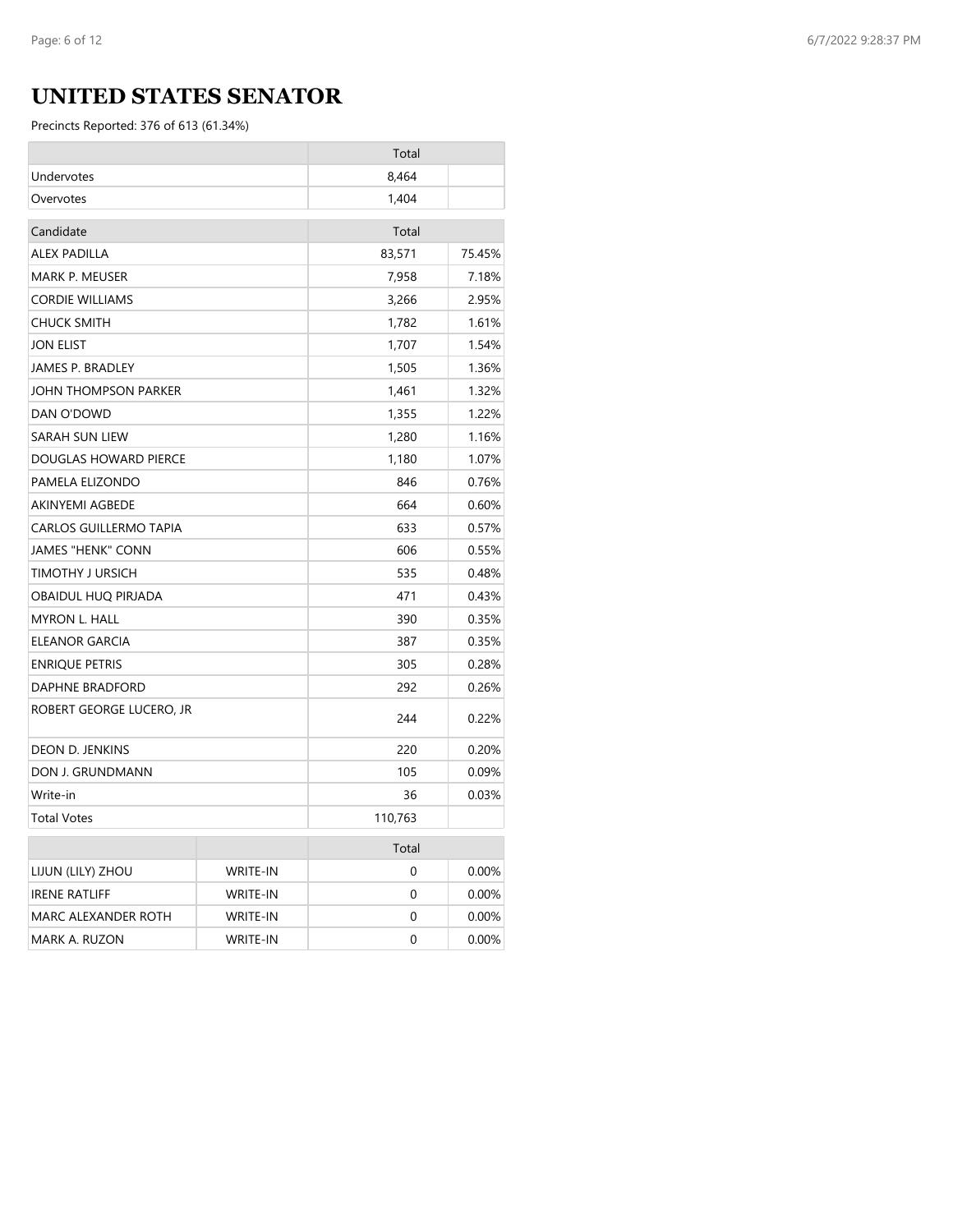# **UNITED STATES SENATOR PARTIAL TERM**

Precincts Reported: 376 of 613 (61.34%)

|                         |                 | Total    |        |
|-------------------------|-----------------|----------|--------|
| Undervotes              |                 | 11,558   |        |
| Overvotes               |                 | 369      |        |
| Candidate               |                 | Total    |        |
| <b>ALEX PADILLA</b>     |                 | 85,039   | 78.23% |
| <b>MARK P. MEUSER</b>   |                 | 9,560    | 8.79%  |
| <b>JAMES P. BRADLEY</b> |                 | 5,173    | 4.76%  |
| TIMOTHY URSICH JR.      |                 | 2,537    | 2.33%  |
| <b>JON ELIST</b>        |                 | 1,837    | 1.69%  |
| <b>MYRON L. HALL</b>    |                 | 1,639    | 1.51%  |
| DAPHNE BRADFORD         |                 | 1,540    | 1.42%  |
| DAN O'DOWD              |                 | 1,376    | 1.27%  |
| Write-in                |                 | 52       | 0.05%  |
| <b>Total Votes</b>      |                 | 108,704  |        |
|                         |                 | Total    |        |
| JOHN THOMPSON PARKER    | <b>WRITE-IN</b> | 3        | 0.00%  |
| <b>IRENE RATLIFF</b>    | <b>WRITE-IN</b> | $\Omega$ | 0.00%  |

# **US HOUSE OF REP DISTRICT 2**

Precincts Reported: 0 of 1 (0.00%)

|                       | Total    |     |
|-----------------------|----------|-----|
| Undervotes            | $\Omega$ |     |
| Overvotes             | $\Omega$ |     |
| Candidate             | Total    |     |
| <b>JARED HUFFMAN</b>  | 0        | N/A |
| <b>BETH HAMPSON</b>   | 0        | N/A |
| <b>CHRIS COULOMBE</b> | $\Omega$ | N/A |
| ARCHIMEDES RAMIREZ    | $\Omega$ | N/A |
| <b>DOUGLAS BROWER</b> | $\Omega$ | N/A |
| DARIAN J. ELIZONDO    | 0        | N/A |
| Write-in              | $\Omega$ | N/A |
| <b>Total Votes</b>    | $\Omega$ |     |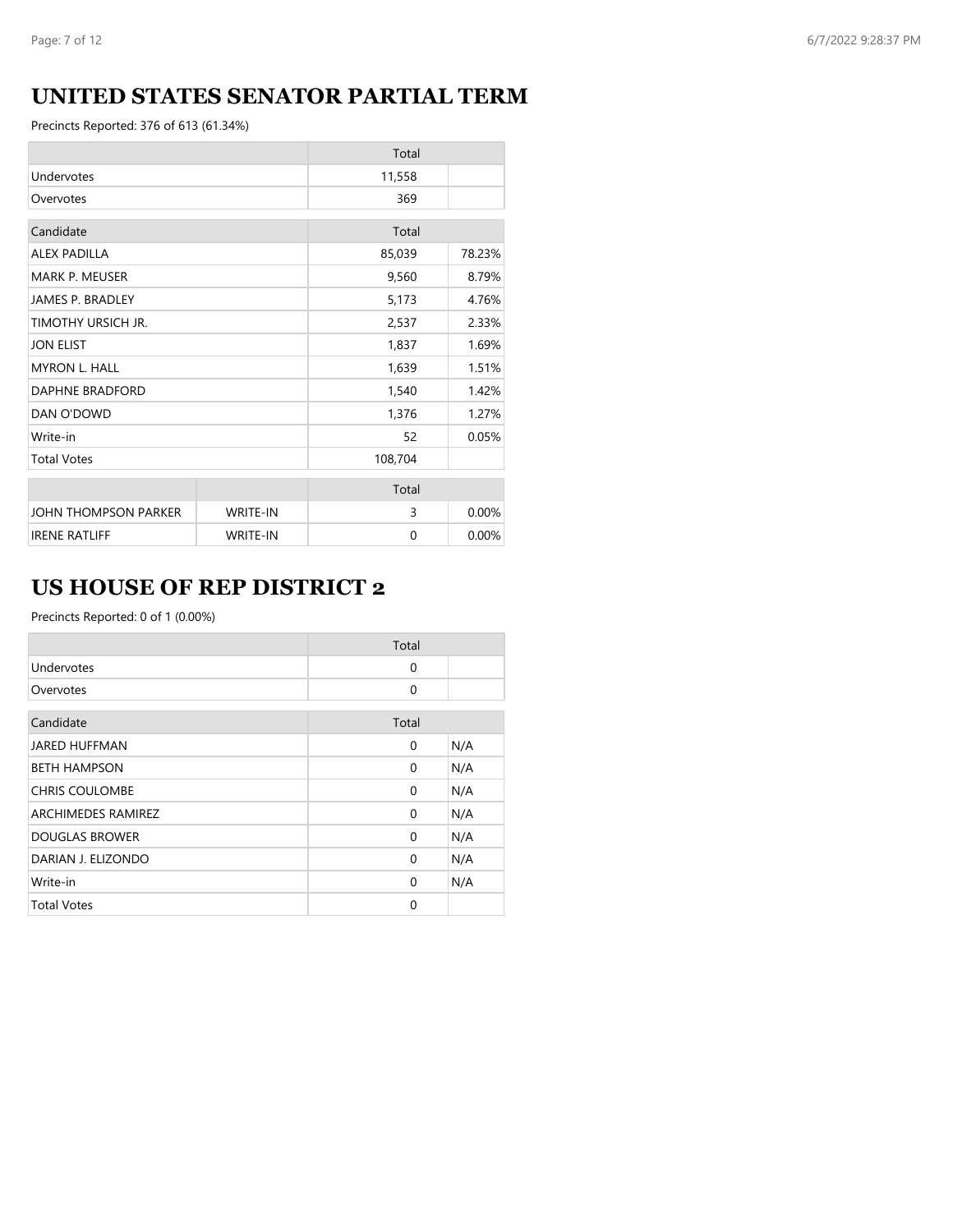# **US HOUSE OF REP DISTRICT 11**

Precincts Reported: 327 of 537 (60.89%)

|                         | Total  |        |
|-------------------------|--------|--------|
| Undervotes              | 8,939  |        |
| Overvotes               | 93     |        |
| Candidate               | Total  |        |
| <b>NANCY PELOSI</b>     | 71,607 | 71.87% |
| <b>JOHN DENNIS</b>      | 12,097 | 12.14% |
| <b>SHAHID BUTTAR</b>    | 8,281  | 8.31%  |
| <b>EVE DEL CASTELLO</b> | 4,432  | 4.45%  |
| <b>JEFFREY PHILLIPS</b> | 1,927  | 1.93%  |
| <b>BIANCA VON KRIEG</b> | 1,296  | 1.30%  |
| Write-in                | 54     | 0.05%  |
| <b>Total Votes</b>      | 99,640 |        |

## **US HOUSE OF REP DISTRICT 12**

Precincts Reported: 1 of 1 (100.00%)

|                        | Total    |     |
|------------------------|----------|-----|
| Undervotes             | 0        |     |
| Overvotes              | 0        |     |
| Candidate              | Total    |     |
| <b>STEPHEN SLAUSON</b> | 0        | N/A |
| <b>BARBARA LEE</b>     | 0        | N/A |
| <b>GLENN KAPLAN</b>    | 0        | N/A |
| <b>NED NUERGE</b>      | 0        | N/A |
| <b>ERIC WILSON</b>     | 0        | N/A |
| Write-in               | $\Omega$ | N/A |
| <b>Total Votes</b>     | 0        |     |

# **US HOUSE OF REP DISTRICT 15**

Precincts Reported: 48 of 74 (64.86%)

|                      | Total  |        |
|----------------------|--------|--------|
| Undervotes           | 1,553  |        |
| Overvotes            | 27     |        |
| Candidate            | Total  |        |
| <b>KEVIN MULLIN</b>  | 3,753  | 36.16% |
| DAVID J. CANEPA      | 3,043  | 29.32% |
| <b>GUS MATTAMMAL</b> | 1,839  | 17.72% |
| <b>EMILY BEACH</b>   | 1,061  | 10.22% |
| <b>JIM GARRITY</b>   | 302    | 2.91%  |
| ANDREW G. WATTERS    | 251    | 2.42%  |
| <b>FERENC PATAKI</b> | 130    | 1.25%  |
| Write-in             | 4      | 0.04%  |
| <b>Total Votes</b>   | 10,379 |        |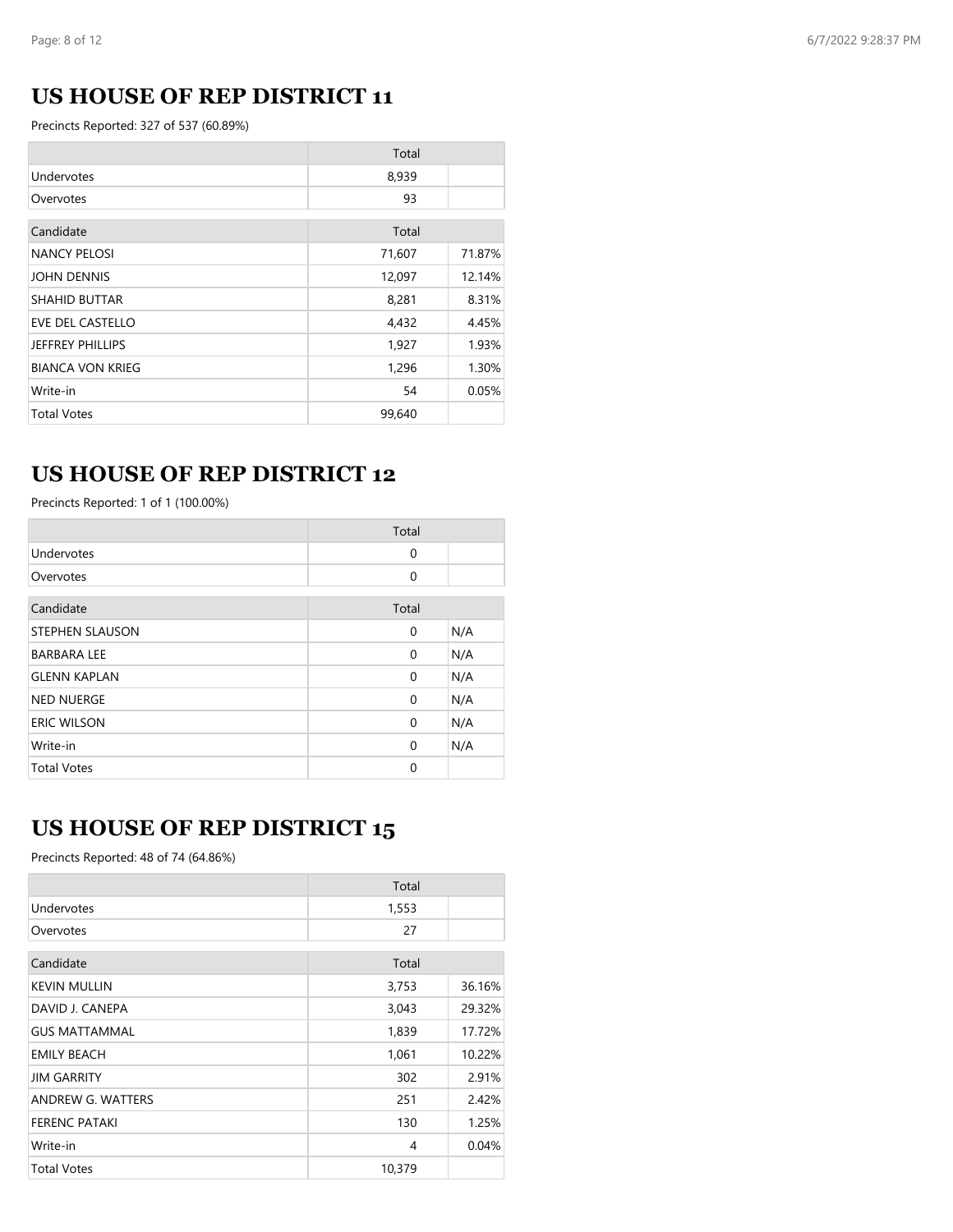## **STATE ASSEMBLY MEMBER DISTRICT 12**

Precincts Reported: 0 of 1 (0.00%)

|                                         |                 | Total        |     |
|-----------------------------------------|-----------------|--------------|-----|
| Undervotes                              |                 | $\Omega$     |     |
| Overvotes                               |                 | $\mathbf{0}$ |     |
| Candidate                               |                 | Total        |     |
| STEVE SCHWARTZ                          |                 | $\Omega$     | N/A |
| <b>DAMON CONNOLLY</b>                   |                 | $\Omega$     | N/A |
| SARA AMINZADEH                          |                 | $\Omega$     | N/A |
| <b>IDA TIMES-GREEN</b>                  |                 | $\Omega$     | N/A |
| Write-in                                |                 | $\Omega$     | N/A |
| <b>Total Votes</b>                      |                 | $\mathbf{0}$ |     |
|                                         |                 | Total        |     |
| <b>ANDREW ALAN</b><br><b>PODSHADLEY</b> | <b>WRITE-IN</b> | $\Omega$     | N/A |

## **STATE ASSEMBLY MEMBER DISTRICT 18**

Precincts Reported: 1 of 1 (100.00%)

|                       |                 | Total       |     |
|-----------------------|-----------------|-------------|-----|
| Undervotes            |                 | $\mathbf 0$ |     |
| Overvotes             |                 | $\Omega$    |     |
| Candidate             |                 | Total       |     |
| <b>MIA BONTA</b>      |                 | $\mathbf 0$ | N/A |
| Write-in              |                 | $\mathbf 0$ | N/A |
| <b>Total Votes</b>    |                 | $\Omega$    |     |
|                       |                 | Total       |     |
| <b>MINDY PECHENUK</b> | <b>WRITE-IN</b> | $\Omega$    | N/A |

## **STATE ASSEMBLY MEMBER DISTRICT 19**

Precincts Reported: 148 of 260 (56.92%)

|                      | Total  |        |
|----------------------|--------|--------|
| Undervotes           | 7,211  |        |
| Overvotes            | 10     |        |
| Candidate            | Total  |        |
| PHIL TING            | 36,878 | 77.42% |
| <b>KARSTEN WEIDE</b> | 10,753 | 22.58% |
| Write-in             | 50     | 0.10%  |
| <b>Total Votes</b>   | 47,631 |        |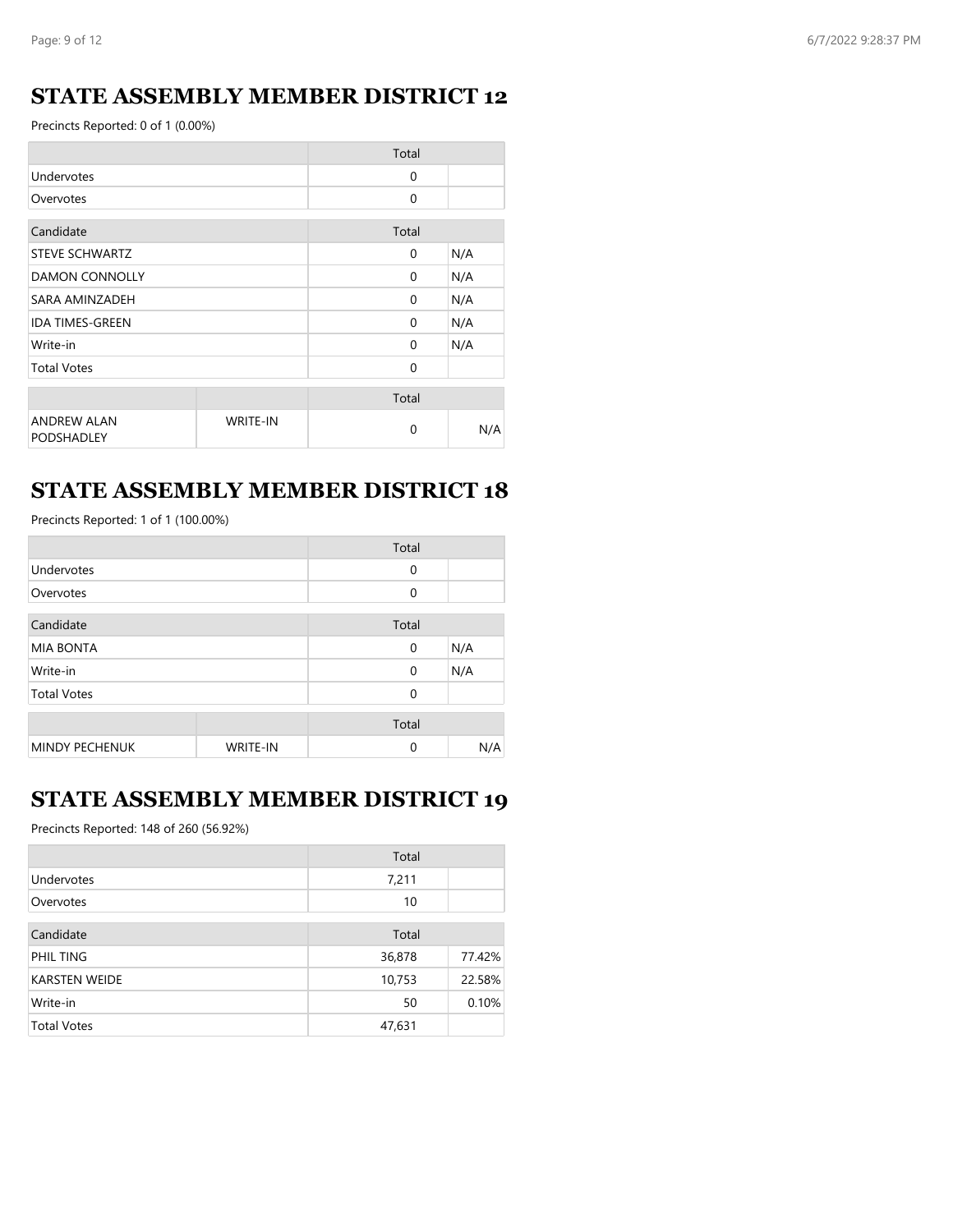## **STATE ASSEMBLY MEMBER DISTRICT 17**

Precincts Reported: 227 of 351 (64.67%)

|                      | Total  |        |
|----------------------|--------|--------|
| Undervotes           | 6,034  |        |
| Overvotes            | 64     |        |
|                      |        |        |
| Candidate            | Total  |        |
| <b>MATT HANEY</b>    | 37,634 | 63.06% |
| <b>DAVID CAMPOS</b>  | 14,294 | 23.95% |
| <b>BILL SHIREMAN</b> | 7,753  | 12.99% |
| Write-in             | 64     | 0.11%  |
| <b>Total Votes</b>   | 59,681 |        |

# **SUPERINTENDENT OF PUBLIC INSTRUCTION**

Precincts Reported: 376 of 613 (61.34%)

|                              | Total  |        |
|------------------------------|--------|--------|
| Undervotes                   | 22,465 |        |
| Overvotes                    | 88     |        |
| Candidate                    | Total  |        |
| TONY K. THURMOND             | 52,462 | 53.49% |
| <b>GEORGE YANG</b>           | 12,025 | 12.26% |
| MARCO AMARAL                 | 11,657 | 11.89% |
| AINYE E. LONG                | 10,602 | 10.81% |
| <b>LANCE RAY CHRISTENSEN</b> | 4,780  | 4.87%  |
| <b>JIM GIBSON</b>            | 3,688  | 3.76%  |
| <b>JOSEPH GUY CAMPBELL</b>   | 2,864  | 2.92%  |
| Write-in                     | 68     | 0.07%  |
| <b>Total Votes</b>           | 98,078 |        |

## **CITY ATTORNEY**

|                    | Total  |         |
|--------------------|--------|---------|
| Undervotes         | 32,247 |         |
| Overvotes          | 16     |         |
| Candidate          | Total  |         |
| DAVID CHIU         | 88,644 | 100.00% |
| Write-in           | 308    | 0.35%   |
| <b>Total Votes</b> | 88,644 |         |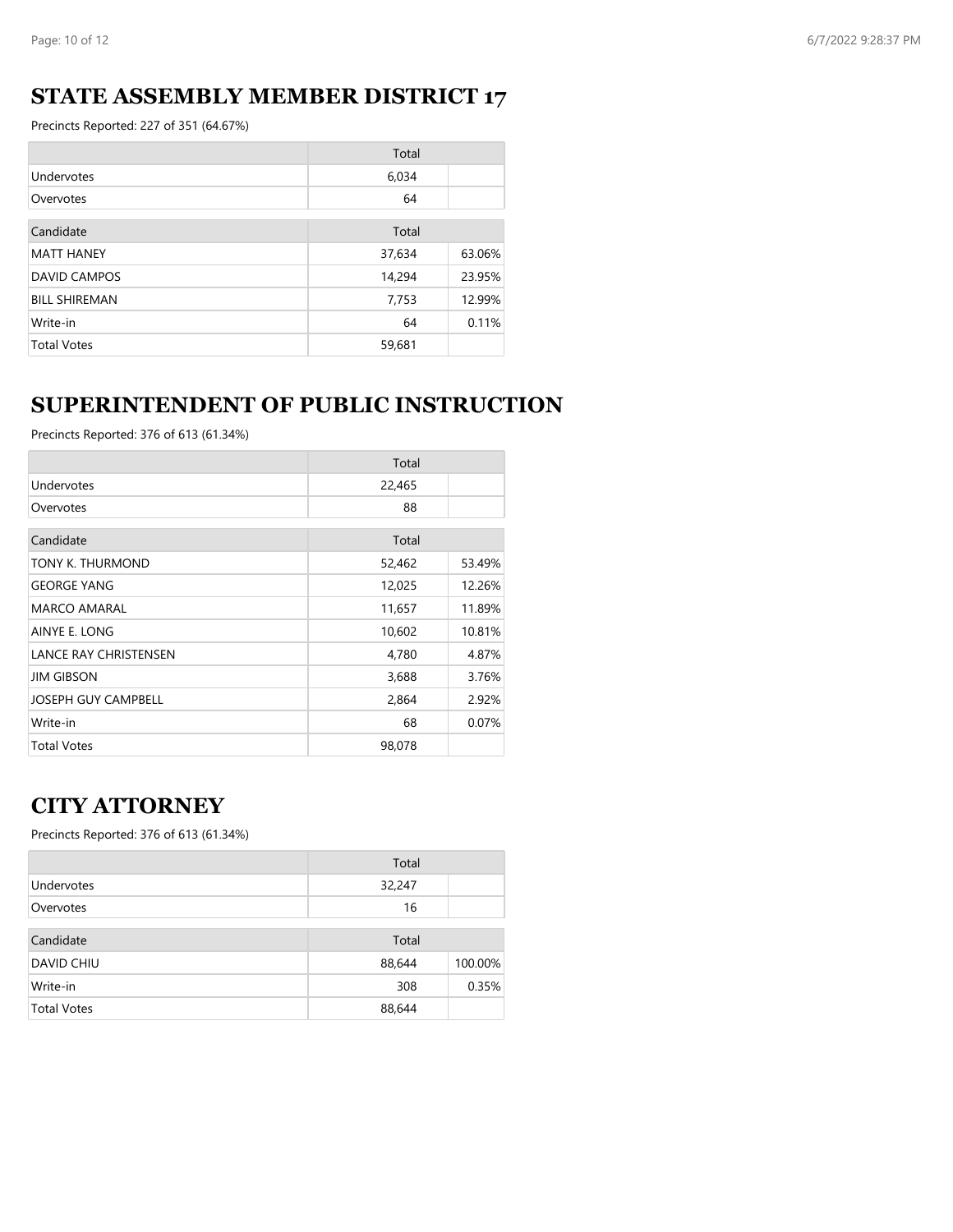## **MUNI AND STREET SAFETY BOND**

Precincts Reported: 376 of 613 (61.34%)

|                    | Total   |        |
|--------------------|---------|--------|
| Undervotes         | 8,424   |        |
| Overvotes          | 31      |        |
| Candidate          | Total   |        |
| Yes                | 71,437  | 63.53% |
| No                 | 41,015  | 36.47% |
| <b>Total Votes</b> | 112,452 |        |

#### **BUILDING INSPECTION COMMISSION**

Precincts Reported: 376 of 613 (61.34%)

|                    | Total   |        |
|--------------------|---------|--------|
| Undervotes         | 10,070  |        |
| Overvotes          | 25      |        |
| Candidate          | Total   |        |
| Yes                | 65,385  | 59.01% |
| No                 | 45,427  | 40.99% |
| <b>Total Votes</b> | 110,812 |        |

#### **RECALL TIMELINES AND VACANCY APPOINTMENTS**

Precincts Reported: 376 of 613 (61.34%)

|                    | Total   |        |
|--------------------|---------|--------|
| Undervotes         | 8,024   |        |
| Overvotes          | 31      |        |
| Candidate          | Total   |        |
| No                 | 68,374  | 60.59% |
| Yes                | 44,478  | 39.41% |
| <b>Total Votes</b> | 112,852 |        |

#### **OFFICE OF VICTIM AND WITNESS RIGHTS; LEGAL SERVICES FOR DOMESTIC VIOLENCE VICTIMS**

|                    | Total   |        |
|--------------------|---------|--------|
| Undervotes         | 8,137   |        |
| Overvotes          | 38      |        |
| Candidate          | Total   |        |
| Yes                | 68,672  | 60.92% |
| No                 | 44,060  | 39.08% |
| <b>Total Votes</b> | 112,732 |        |